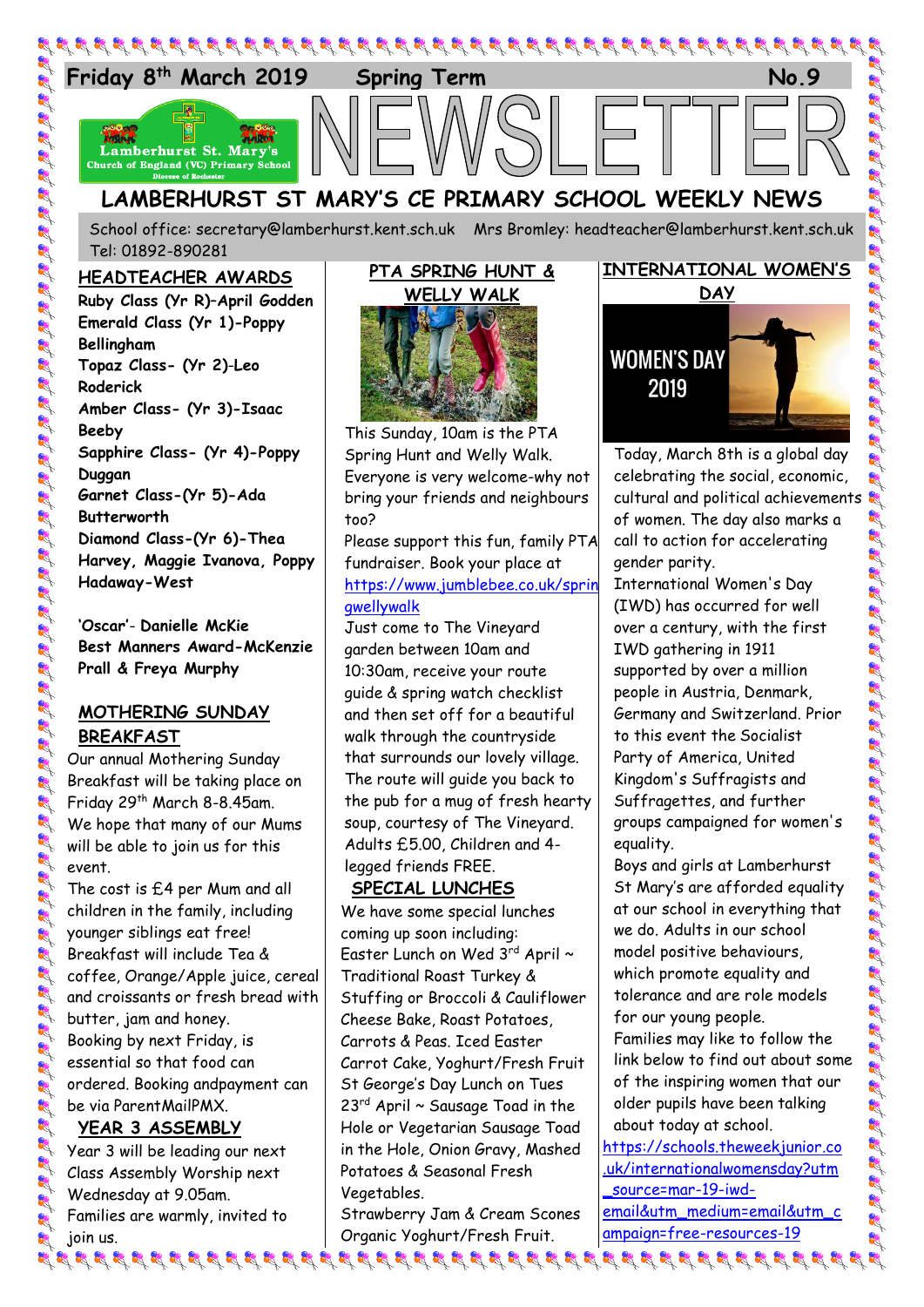

Dear Parent/Carer

May I take this opportunity to welcome your child's class on board our exciting school initiative Buster's Book Club. The scheme, now in its sixth year, is run in partnership with councils, Inspire Schools and KM Charity Team and is supported by the local media group.

The aim of the scheme is to encourage your child to read more and that this extra reading should be of literature they really enjoy. We know from research that reading for an extended time from a text of their own choosing can have an impact on a child's academic progress. Reading is the most important and fundamental activity which impacts on our future life chances.

#### **How the scheme works:**

In your child's contact book you will see a special bookmark which I want you to use to tell us how much your child read on each Wednesday. I need you to write the date and the number of minutes of reading on the bookmark - nice and easy!

Every Thursday we will look at the bookmark and add up the scores to see which class has come top. We will also conduct a "hands up" survey in class to ask the children about their reading and to see how many children exceeded their target.

#### **Your child's target:**

As your child moves through the school their reading target will grow. In Reception and Year One they should aim to read (or share a book) for 10mins per day. In Years 2 and 3 it is 15mins per day and in Years 4, 5, 6 it is 20mins per day.

## **What type of reading is counted?**

This needs to be fun for your child so reading magazines and comics count towards their target as well as more traditional books. Also, when you or a family member reads to your child that will count, as does your child listening to an audio book. You can have a mix of any of the above to meet or exceed the target.

Your child's class and the entire school will be involved in a number of competitive challenge events with the aim of setting a new record for the number of minutes of reading achieved this academic year. To make this a success I need your help. Let me explain.

• Each week the Readers of the Week Award will be announced in school assembly by the head teacher. Your child's involvement is critical to help the class win this important award.

• During the term the reading figures from each class will go forward to a district challenge with great prizes available to the school that comes top. If your child gets involved our school has an excellent chance to win.

• At the end of the academic year we will discover if all our efforts have helped set a new record for the number of minutes the children have been reading. Your child really could be a record breaker! Children who took part last year have exceeded 7.5 million minutes of reading!

#### **Survey day**

Although we want your child to read every day our assessment only looks at the reading activity on a Wednesday. It is a snapshot survey which we conduct once a week. If you cannot hear your child read on a Wednesday for any reason you may use the reading figure for the previous day instead.

## **Top tips to help**

- Encouragement and praise is paramount.
	- This should be an enjoyable activity.
- If a quiet time can be found for reading, this will help your child meet their target.
- Look for interesting new words and make a booklet or list.
- Use phonics to work out new words.

## **Why reading matters**

Your child's ability to read is critical to their educational success and the job prospects that follow when they leave school. We want your child to be as happy and successful as they can be - and being a confident reader is key to this.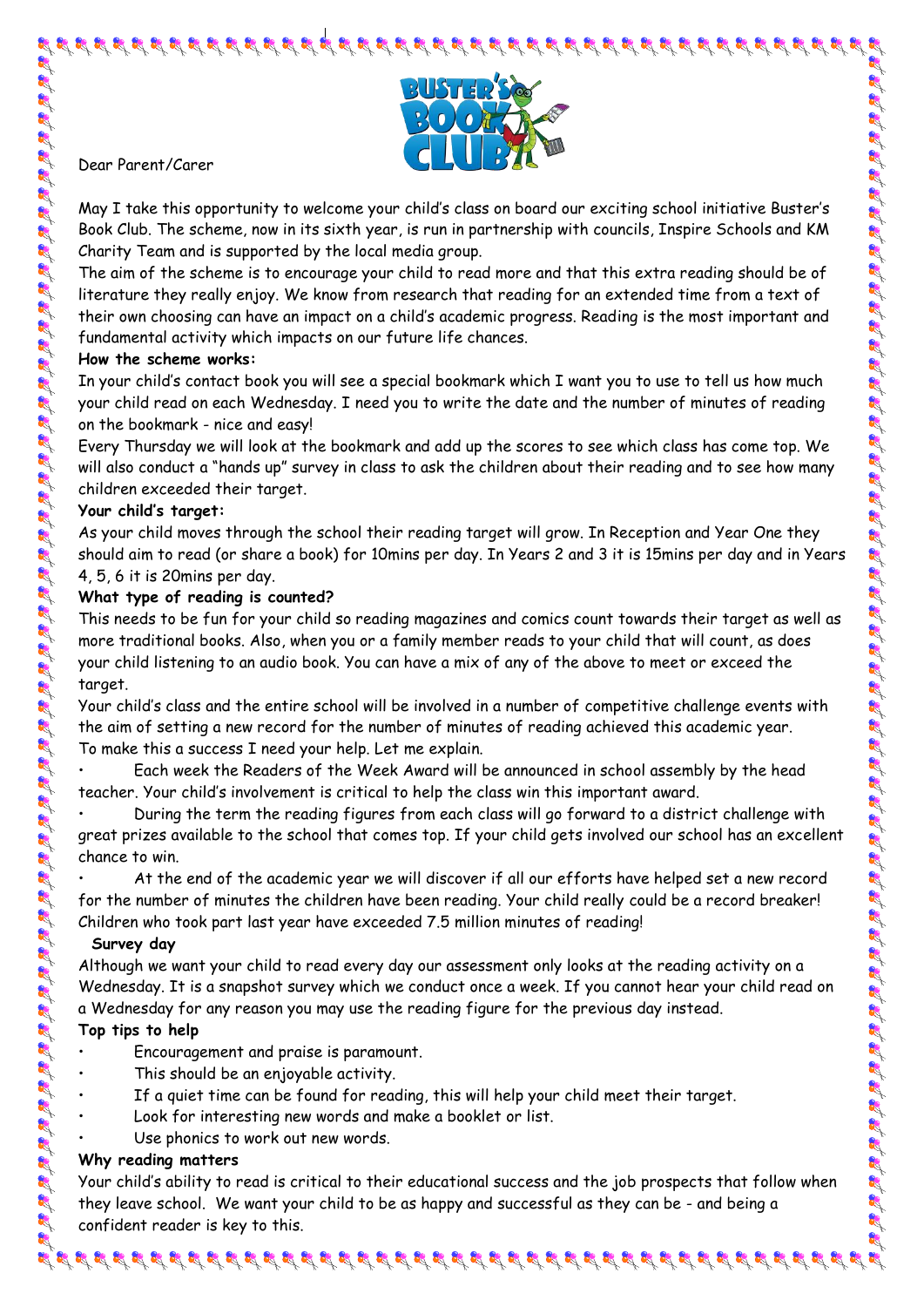

Live music, night club, fire pit, street food, bar and chill-out areas

For more info go to: www.jumblebee.co.uk/woodlandparty

# **PTA Enchanted Forest: A Woodland Party Night - Saturday 18th May**

A reminder that the early bird ticket offer expires on Sunday 10th March. Book early to receive a £5 discount on each ticket. Deposit option also available. Live music, disco, great food, arrival drink, cocktail bar, fire pit, chill out areas. More information and booking at: [https://www.jumblebee.co.uk/woodlandparty.](https://www.jumblebee.co.uk/woodlandparty)

This PTA event, promises to be a fantastic night out and will enable us to raise money to fund Forest School Learning for every year group throughout the next academic year.

Money raised will also allow the PTA to continue to support additional school trips, swimming lessons and much more. Gather your friends and let's have a forest ball!

**20202020202020202** 

# *Today you will also receive:*

E E E E E E E E E E E E E E E E E E

Every Family ~ West Kent Families Magazine